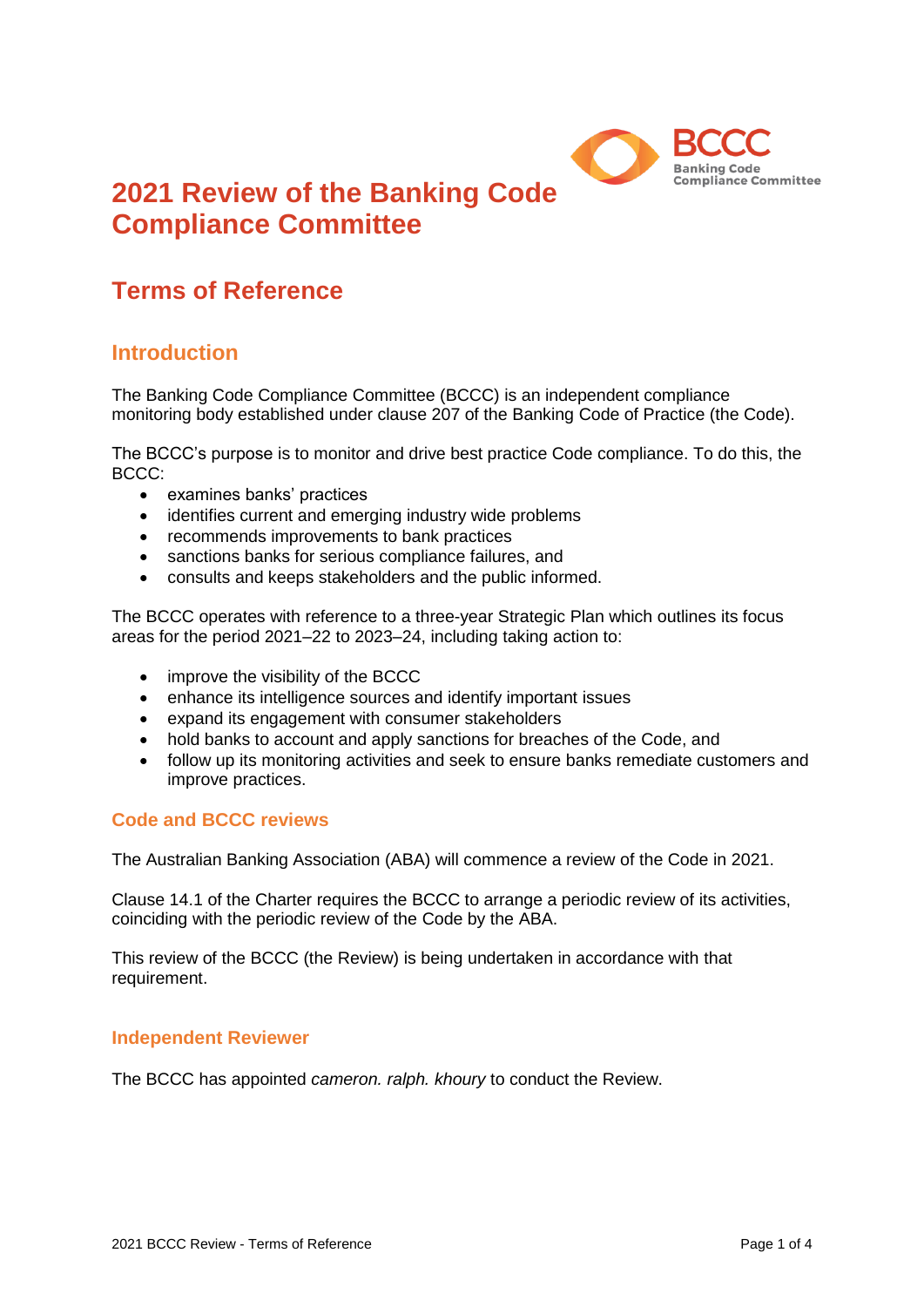#### **Final report**

The BCCC Reviewer will prepare a final report with findings and recommendations about the operation and performance of the BCCC and any other relevant matters regarding the role and powers of the BCCC.

The findings and recommendations will be those of the Code Reviewer. The BCCC will consider the report and determine its response and any next steps.

#### **Timeline**

| <b>Action</b>                      | Due by           |
|------------------------------------|------------------|
| <b>Review commences</b>            | 8 July 2021      |
| Complete Review process            | 31 October 2021  |
| Final report                       | 30 November 2021 |
| <b>BCCC</b> response to the Review | 31 March 2022    |

#### **Scope of the Review**

The Review will assess the BCCC's performance of its functions and operations as set out in the Code and the BCCC Charter.

The Reviewer will:

- Have regard to the fact that the BCCC came into effect in July 2019, following a comprehensive review of the 2013 Code of Banking Practice and its predecessor, the Code Compliance Monitoring Committee, in 2016.
- Consider the performance of the BCCC taking into account good practice standards, including but not limited to, those parts of *ASIC's Regulatory Guide 183: Approval of financial services sector codes of conduct* that relate to the operation of the BCCC.
- Engage with the reviewer of Banking Code to ensure the reviews are coordinated (where possible) to minimise any duplication, especially in the process of industry and consumer consultation.
- Consider whether the Charter is an appropriate governing document for the BCCC.
- Take into account the CFA's Good Practice Principles for the development & review of industry codes & EDR schemes (where relevant).
- Consider and make recommendations about:
	- $\circ$  What other powers and sanctions may be appropriate for the BCCC.
	- o What actions the BCCC should take to improve the effectiveness of its monitoring program.
	- o What the BCCC's reporting requirements are intended to achieve.

In completing the Review, reference will also be made to the following matters.

#### **1. The BCCC's powers and role, including:**

a. The extent to which the BCCC achieves its purpose to monitor and drive best practice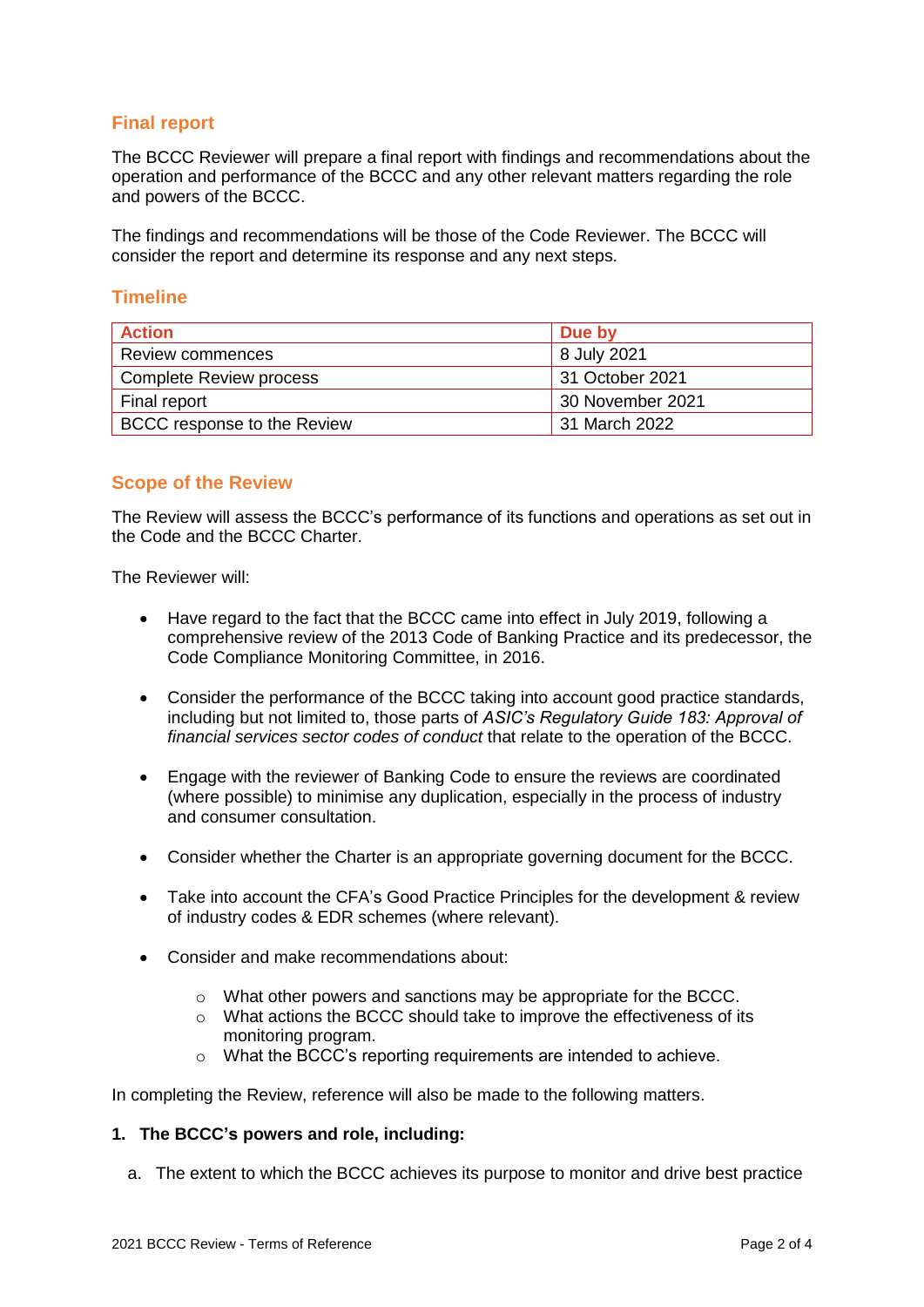Code compliance and provides benefits to individual and small business customers (and guarantors) by monitoring banks' compliance with the Code.

- b. Whether the BCCC is properly interpreting its role under the Code and Charter and the extent to which the Code and Charter clearly set out the BCCC's powers and role.
- c. The extent, if any, to which the BCCC has been prevented from fulfilling its purpose because of any requirements or restrictions of its Charter and/or and Chapter 49 of the Code.
- d. Whether the powers, including sanctions powers, available to the BCCC are appropriate for it to achieve its purpose.
- e. Whether the BCCC appropriately implemented the recommendations of the 2016 review of the CCMC.
- f. Whether the BCCC has acted fairly, independently and appropriately with respect to its role under the Code and its Charter.
- g. The appropriateness of the current structure of the BCCC and its secretariat staff, including whether it has sufficient resources to fulfil its role and purpose.
- h. Whether the BCCC has adequate systems for the collection, recording and processing of data about Code compliance.
- i. Whether the BCCC has developed appropriate operating procedures to fulfil its role, including its operating procedure for the application of sanctions on banks.

#### **2. The BCCC's performance of its monitoring role, including:**

- a. Whether the BCCC has adopted an appropriate and effective approach to compliance monitoring and how well the BCCC has prioritised the various compliance monitoring activities it undertakes.
- b. The extent to which the BCCC responds appropriately and in a timely manner to individuals or organisations who raise allegations of breaches of the Code.
- c. The extent to which the BCCC has met its reporting requirements and whether its reporting would be improved by publicly benchmarking banks' compliance in an identifiable manner.
- d. Whether the BCCC's compliance monitoring activities and techniques are effective in ensuring high levels of compliance by banks with the Code.
- e. The BCCC's use of external resources, or requirements for banks to use external resources, to support its monitoring activities.
- f. Whether the BCCC's application of its sanction powers supports Code compliance and deters Code breaches.
- g. Whether the BCCC identifies and responds to the areas of greatest compliance concern for each type of consumer, for example individuals, small businesses and farmers.